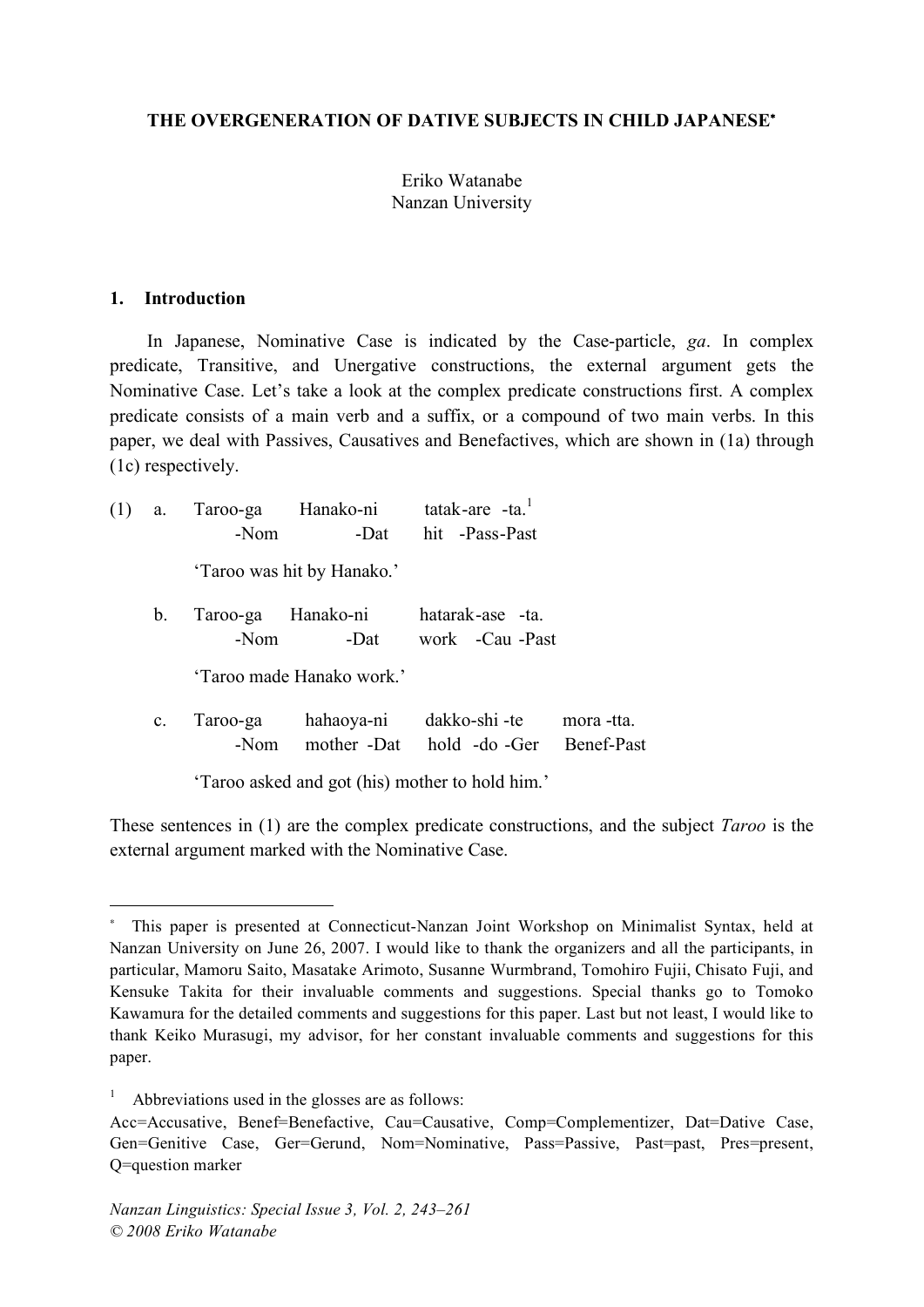The sentence (2) is a simple Transitive construction.

(2) Taroo-ga ringo-o tabe -ta. -Nom apple-Acc eat -Past

'Taroo ate an apple.'

In (2), the subject *Taroo* is the external argument, and it is marked with the Nominative Case.

The example in (3) is considered to have a simple Unergative construction.

(3) Taroo-ga kawa-de oyoi -da. -Nom river -at swim-Past

'Taroo swam in the river.'

In (3), the Nominative Case appears on the external argument *Taroo*.

In a simple Unaccusative construction, on the other hand, the internal argument is marked with the Nominative Case as in (4).

(4) Fune-ga shizun -da. ship -Nom sink -past

'A ship sunk.'

In (4), the internal argument *fune* 'a ship' is marked with the Nominative Case.

It has been reported in Murasugi and Machida (1998) that a Japanese-speaking child of 4 years old erroneously marks the subject with the Dative Case *ni* in the complex predicate constructions. One of the example sentences is given in (5).

(5) Onee-tyan-\*ni otoosan-ni shika-rare -ta. (4;7-4;9) (adult form(A); Onee-tyan-ga) sister -Dat father -Dat scold-Pass-Past

'(My) sister was scolded by (my) father.'

(Murasugi and Machida 1998: 381)(our translation)

The sentence in (5) is a complex predicate construction with the Passive morpheme -*rare*. In the adult form, the Nominative subject should appear, but in (5), the Dative is assigned to the subject *Onee-tyan* '(my) sister' erroneously.

Murasugi and Machida (1998) analyze that these errors reflect an intermediate acquisition stage where children do not move the VP-internal subject to TP-SPEC. Since the subject does not move to TP-SPEC, nothing can assign any Case to the subject. When there is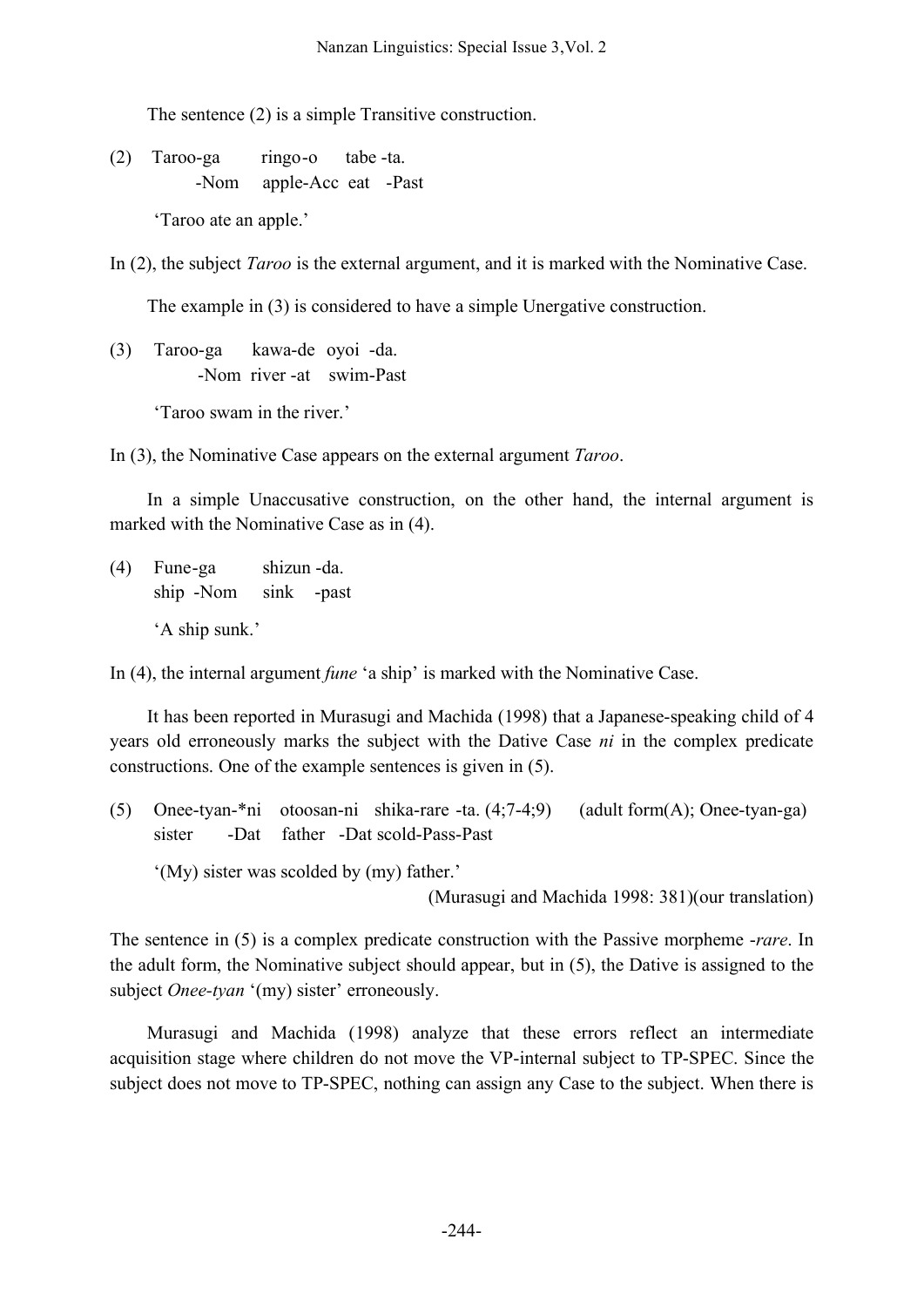no other way to assign Case, the Dative Case *ni* is assigned as a default Case <sup>2</sup> to satisfy the Case Filter.<sup>3</sup> In (5), the Nominative Case is failed to be assigned, so the default Case appears on the subject.

In fact, the erroneous *ni* in the production of the Japanese-speaking children is found in the Transitive constructions as well. Suzuki (2002) reports that a Japanese-speaking child erroneously marks the subject with the Dative *ni* in the Transitive constructions as in (6).

|                    | (6) A-tyan-*ni tabe-tyauyo. $(2,7)$ | $(A: A-tyan-ga)$                   |
|--------------------|-------------------------------------|------------------------------------|
| -Dat               | eat                                 |                                    |
| 'A-tyan will eat.' |                                     | (Suzuki 2002: 48)(our translation) |

The sentence (6) is considered to have a simple Transitive construction. The subject *A-tyan* is erroneously marked with the Dative Case *ni*.

Furthermore, we find the similar errors in the sentence with a Unergative verb as well. The sentence in (7a) is a simple Unergative construction, and the sentence in (7b) is a simple Transitive construction. In the Aki corpus from 1;5 to 3;0 (Miyata 2004a), the Jun corpus from 0;6 to 3;8 (Ishii 2004), the Ryo corpus from 1;4 to 3;0 (Miyata 2004c) and the Tai corpus from 1;5 to 3;1 (Miyata 2004b), which are transcribed in the CHILDES format third edition (MacWhinney 2000), the erroneous Dative marking on the subject in the Transitive and Unergative constructions is reported.

| (7) | a. | Kangaruu-*ni<br>basu. $(2,5)$<br>kangaroo -Dat<br>bus   | (A: Kangaruu-ga)             |
|-----|----|---------------------------------------------------------|------------------------------|
|     |    | The kangaroo got on the bus.'                           | (aki35.cha)(our translation) |
|     | b. | Okaasan-*ni<br>yon-da. $(2,8)$<br>mother -Dat read-Past | $(A: Okaashan-ga)$           |
|     |    | 'Mother, please read this.'                             | (aki40.cha)(our translation) |

In (7a) and (7b), the subject is erroneously marked with the Dative Case *ni*.

Interestingly, however, although we find the errors in the complex predicate, Transitive and Unergative constructions, we never find this kind of errors in the Unaccusative constructions.

According to Kuno (1973) and Yatsushiro (1999), among others, in the complex

 <sup>2</sup> Following Takezawa (1987) among others, Murasugi and Machida (1998) assume that the particle *ni* can be inserted into the subject position when no other way of assigning Case to it is available.

<sup>&</sup>lt;sup>3</sup> Case Filter: \*[<sub>NP</sub>α] if α has no Case and α contains a phonetic matrix or is a variable. (Chomsky 1981; 175)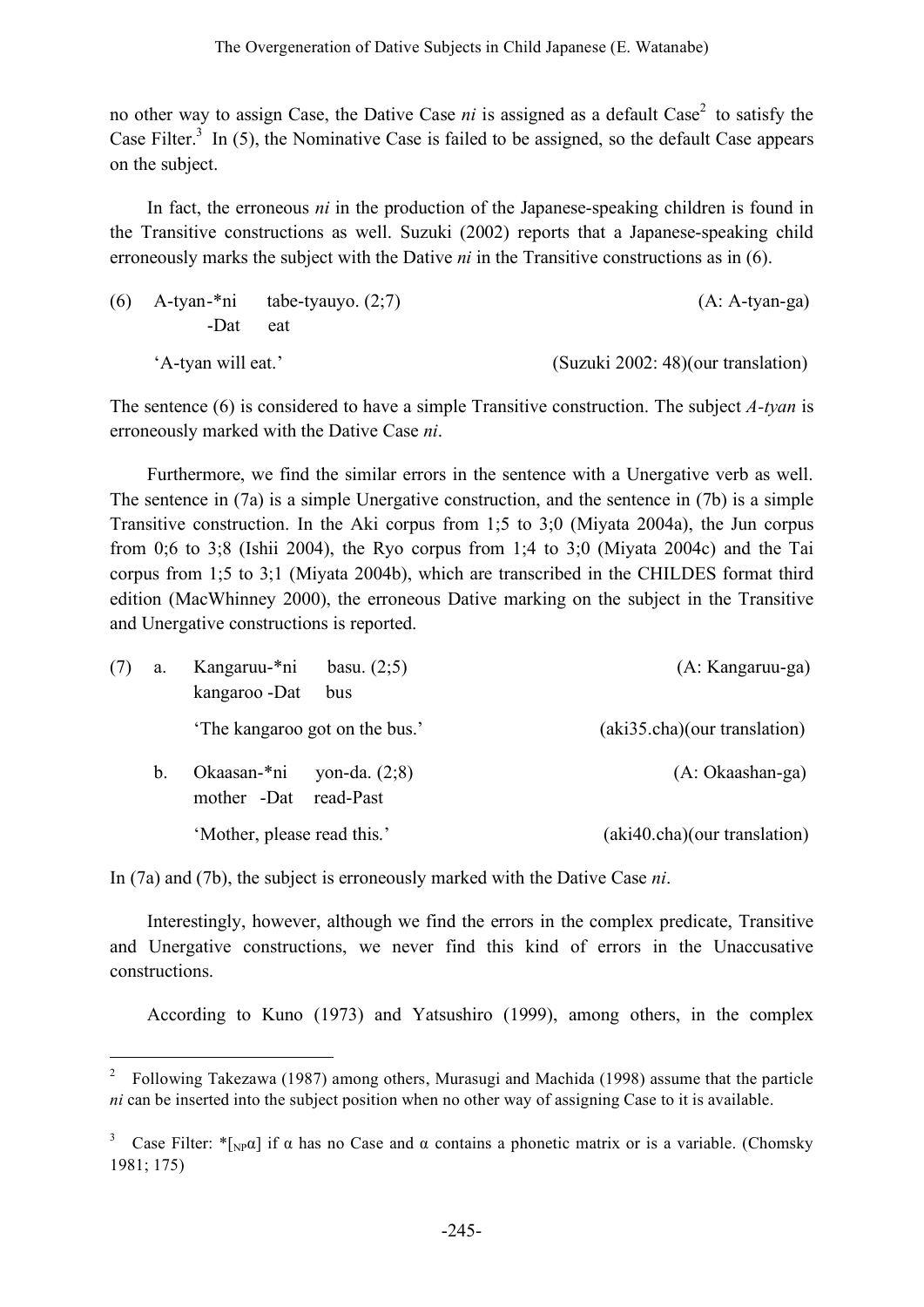predicate, Transitive and Unergative constructions, Tense assigns the Nominative Case to the subject. In contrast, in the Unaccusative constructions, each verb assigns the Nominative Case to the subject. The child errors discussed above can be summarized below with this analysis.

| Group | Children's erroneous marking | The type of               | Nominative    |
|-------|------------------------------|---------------------------|---------------|
|       | on the subject               | the constructions         | Case assigner |
| A     | The errors are observed.     | <b>Complex Predicates</b> | Tense         |
|       | (Murasugi and Machida 1998,  | Transitives               |               |
|       | Suzuki 2002 and CHILDES)     | Unergatives               |               |
| B     | No errors are observed.      | Unaccusatives             | Each verb     |
|       |                              |                           |               |

Table 1: The Nominative Case assigner and the child Case-marking errors

The child errors are found in the complex predicate, Transitive, and Unergative constructions. In these constructions, the Nominative Case is assigned by Tense. On the other hand, the errors are never observed in the Unaccusative constructions, in which the Nominative Case is assigned by each verb.

In this paper, we provide a piece of supportive evidence for the proposal made by Murasugi and Machida (1998). According to their analysis, the erroneous *ni* found in the complex predicates, such as Passives, can be considered to reflect an intermediate acquisition stage where children do not move the subject to TP-SPEC. Hence, the default Case, or the Dative Case *ni*, is inserted to the subject position to satisfy the Case Filter.

We extend their analysis to the Transitive and Unergative constructions, arguing that the subject cannot get the Nominative Case VP internally in those cases. As Murasugi and Machida (1998) discuss, the erroneous *ni* is found in the sentences with the Transitive and the Unergative verbs, because the subject does not move to TP-SPEC, and hence, the default Case, or the Dative Case *ni*, is inserted to the subject to satisfy the Case Filter.

We further argue that their analysis provides an elegant explanation for the lack of the errors in the Unaccusative constructions. In the Unaccusative constructions, the verb assigns the Nominative Case to the subject inside VP. Therefore, even if the subject does not move to TP-SPEC, the Nominative Case is assigned VP internally.

In the next section, we introduce the Japanese Nominative Case assignment system. In section 3, we will provide a piece of supporting evidence for Murasugi and Machida's (1998) analysis on the erroneous Dative Case marking on the subject. Section 4 concludes this paper.

## **2. The Nominative Case Assignment in the Adult Grammar**

In this section, we discuss the Japanese Nominative Case assignment system. We show how the Nominative Case is assigned in each construction; complex predicate, Transitive, Unergative and Unaccusative constructions.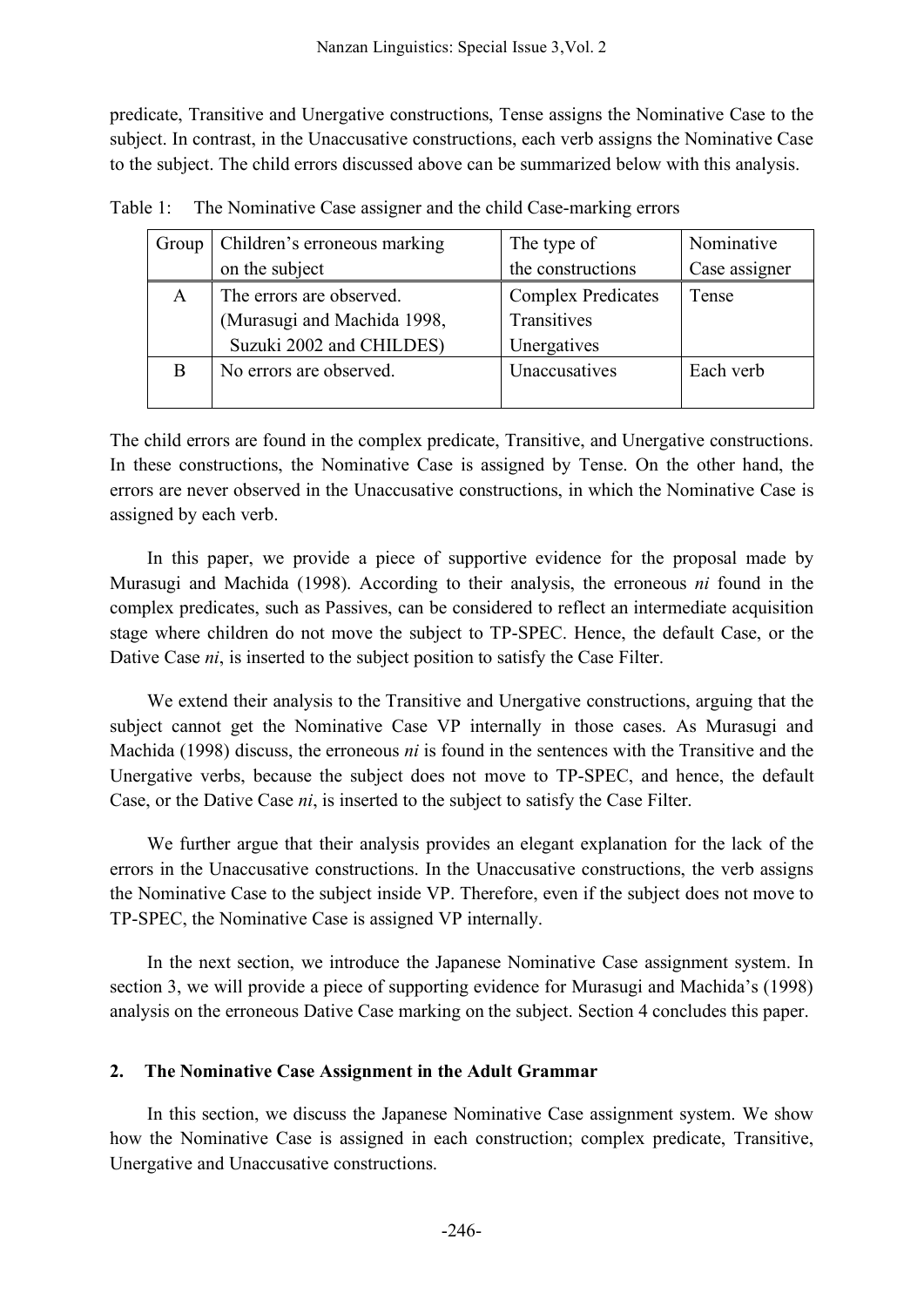(8a) is an example of the complex predicate constructions with the Passive morpheme -*rare*. Following Hoshi (1994a, 1994b, 1999), Murasugi and Machida (1998) analyze that the NP, which is marked with the Nominative Case in complex predicate constructions, is the external argument.<sup>4</sup> It is derived as in (8b).

(8) a. Taroo-ga Hanako-ni tatak-are -ta.(=(1a)) -Nom -Dat hit -Pass-Past

'Taro was hit by Hanako.'

b. Derivation



(cf. Hoshi 1999: 212)

The subject moves to TP-SPEC and gets the Nominative Case from Tense.

The same Nominative Case assignment system is used in the Transitive and Unergative constructions. The derivation is given in (9) and (10) respectively.

<sup>&</sup>lt;sup>4</sup> It is widely considered that the Passive and Unaccusative constructions have the same Case assignment pattern because the argument NP, which is marked with the Nominative Case *ga*, is the internal argument in these constructions. On the other hand, Hoshi (1994a, 1994b, 1999) proposes that the argument, which is marked with *ga*, in the Passive constructions is the external argument.

Murasugi and Machida (1998) provide a piece of evidence for Hoshi's (1994a, 1994b, 1999) analysis from the acquisition viewpoint, as they find the case errors in the Passives and the case errors are always found with the external argument. In section 3, we will show the data that children erroneously mark with the external argument with the Dative, but not the internal argument with the Dative. These data are compatible with the data of Murasugi and Machida (1998). Therefore, we also employ the analysis by Hoshi (1994a, 1994b, 1999).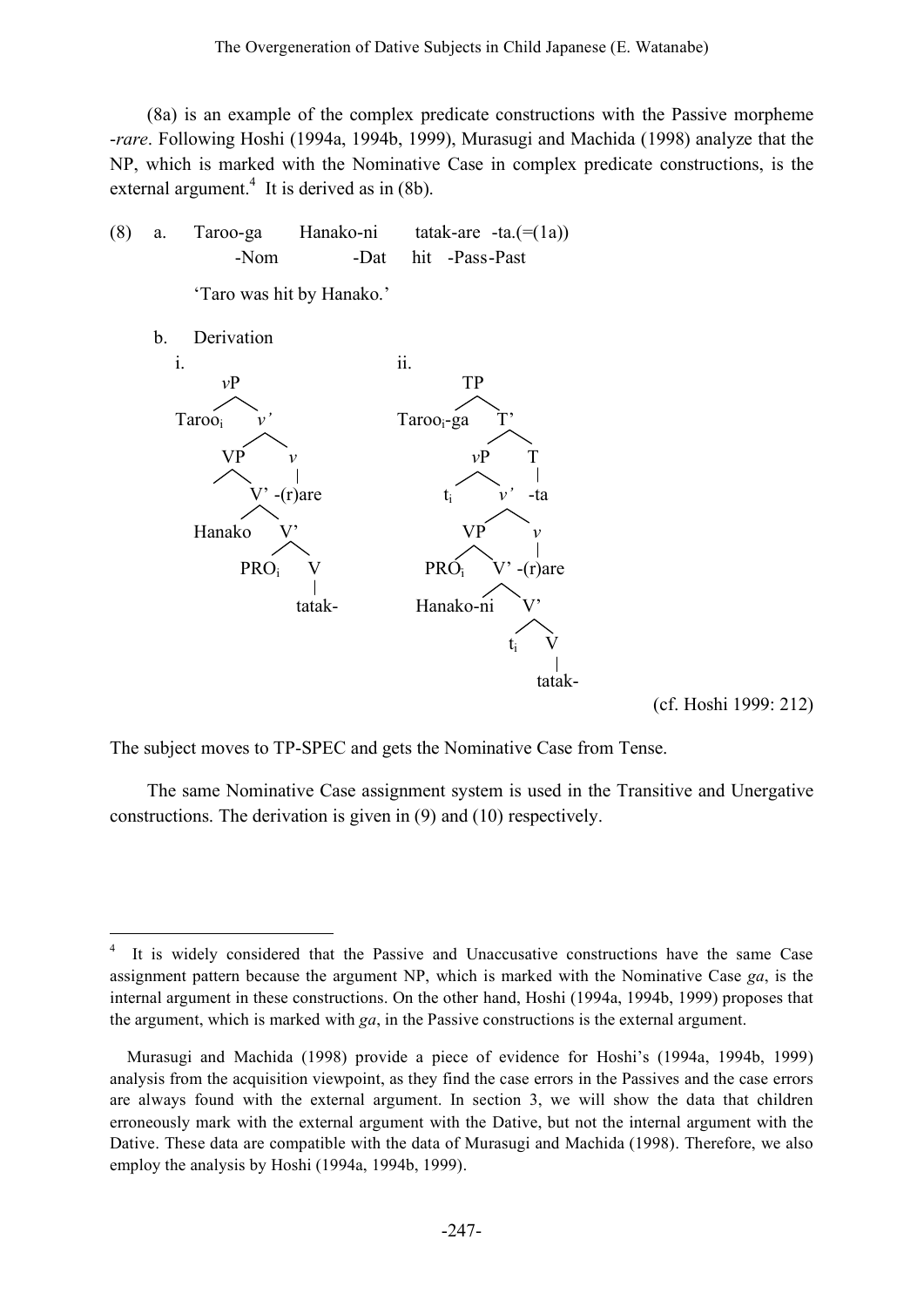(9) a. Taroo-ga ringo-o tabe-ta. $(=(2))$ -Nom apple-Acc eat -Past

'Taro ate an apple.'



In (9) and (10), Tense assigns the Nominative Case to the subject at TP-SPEC.

Now, let's take a look at the Nominative Case assignment system in the Unaccusative constructions.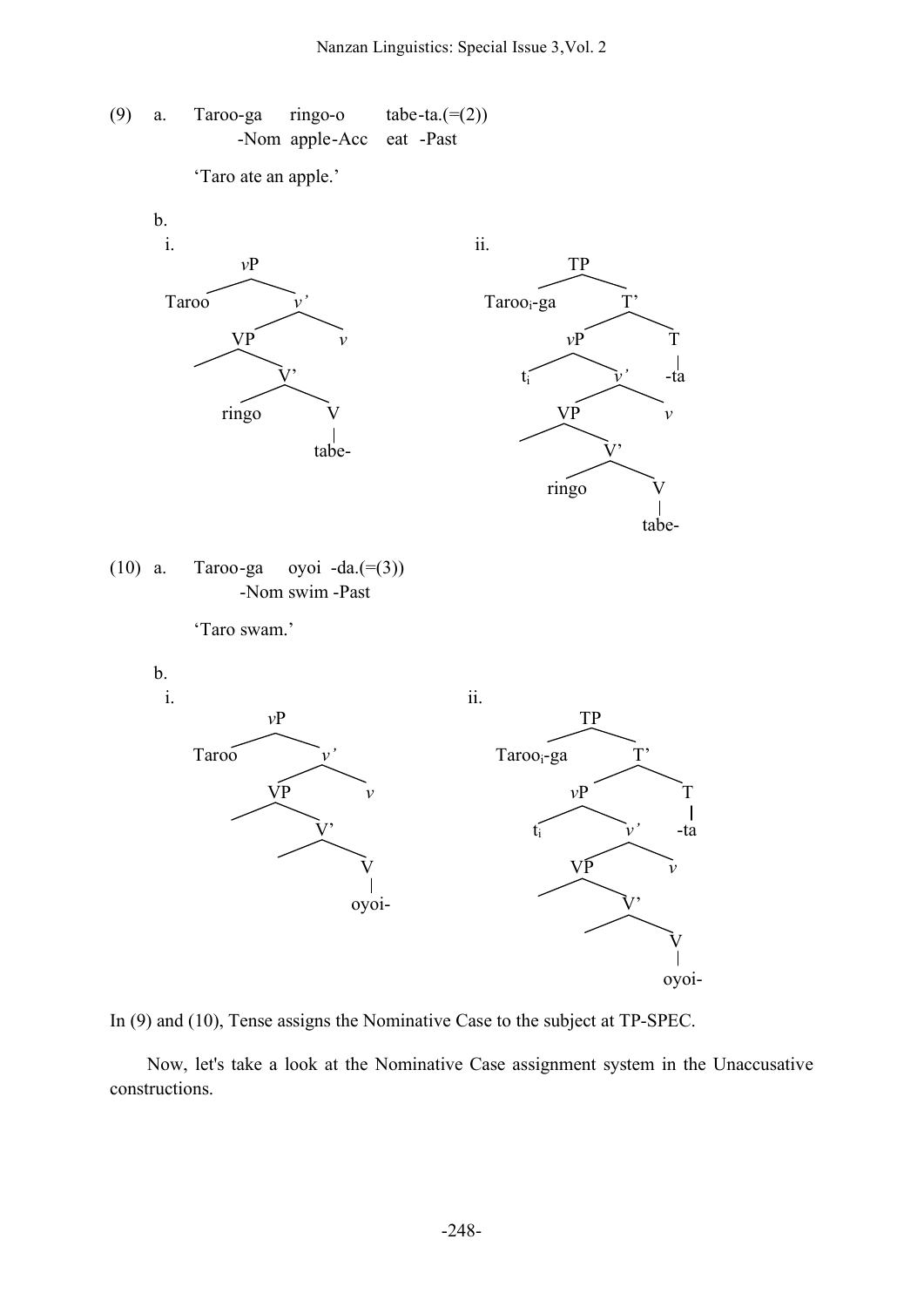(11) a. Fune-ga shizun-da. $(=(4))$ ship -Nom sink -past

'The ship sunk.'

b.



(11) is an example of the Unaccusative constructions. As Kuno (1973) and Yatsushiro (1999), among others, propose, the Unaccusative predicates assign the Nominative Case to the subject. Therefore, the subject gets the Nominative from the verb in the VP.

The Nominative Case assignment system in the adult grammar is summarized as follows;

(12) The mechanism of the Nominative Case assignment in Japanese;

- a. In the complex predicate, Transitive and Unergative constructions, the Nominative Case is assigned to the subject by Tense after it moves to TP-SPEC.
- b. In the Unaccusative constructions, the Nominative Case is assigned to the subject by each verb in the Verb Phrase.

(Kuno 1973 and Yatsushiro 1999, <sup>5</sup> among others).

The subject gets the Nominative Case from Tense after it moves to TP-SPEC in the complex predicate, Transitive and Unergative constructions. <sup>6</sup> In contrast, in the Unaccusative constructions, the subject gets the Nominative Case from the verb in VP (Kuno 1973 and Yatsushiro 1999, among others).

 $5$  Belletti (1988) and Lasnik (1992, 1995) propose that the Unaccusative verbs assign the Partitive Case to their object in Finnish, Italian and English. Based on their conclusion, Yatsushiro (1999) proposes that Japanese has the similar Case Licensing system of the Unaccusatives although, in Japanese, the Unaccusative verbs license the Nominative Case to their object rather than the Partitive Case. Her proposal is based on the scope relation between the Locative phrase and the Nominative phrase. (See Yatsushiro 1999; ch.2)

<sup>6</sup> Watanabe (2007, in preparation) assume that, following Pesetsky and Torrego (2001), the movement of the subject to TP-SPEC is signaled by the EPP feature of T. Furthermore, she stands on the hypothesis that the strong EPP feature of T plays the important role in the Japanese Nominative Case assignment. See Watanabe (in preparation) for the details.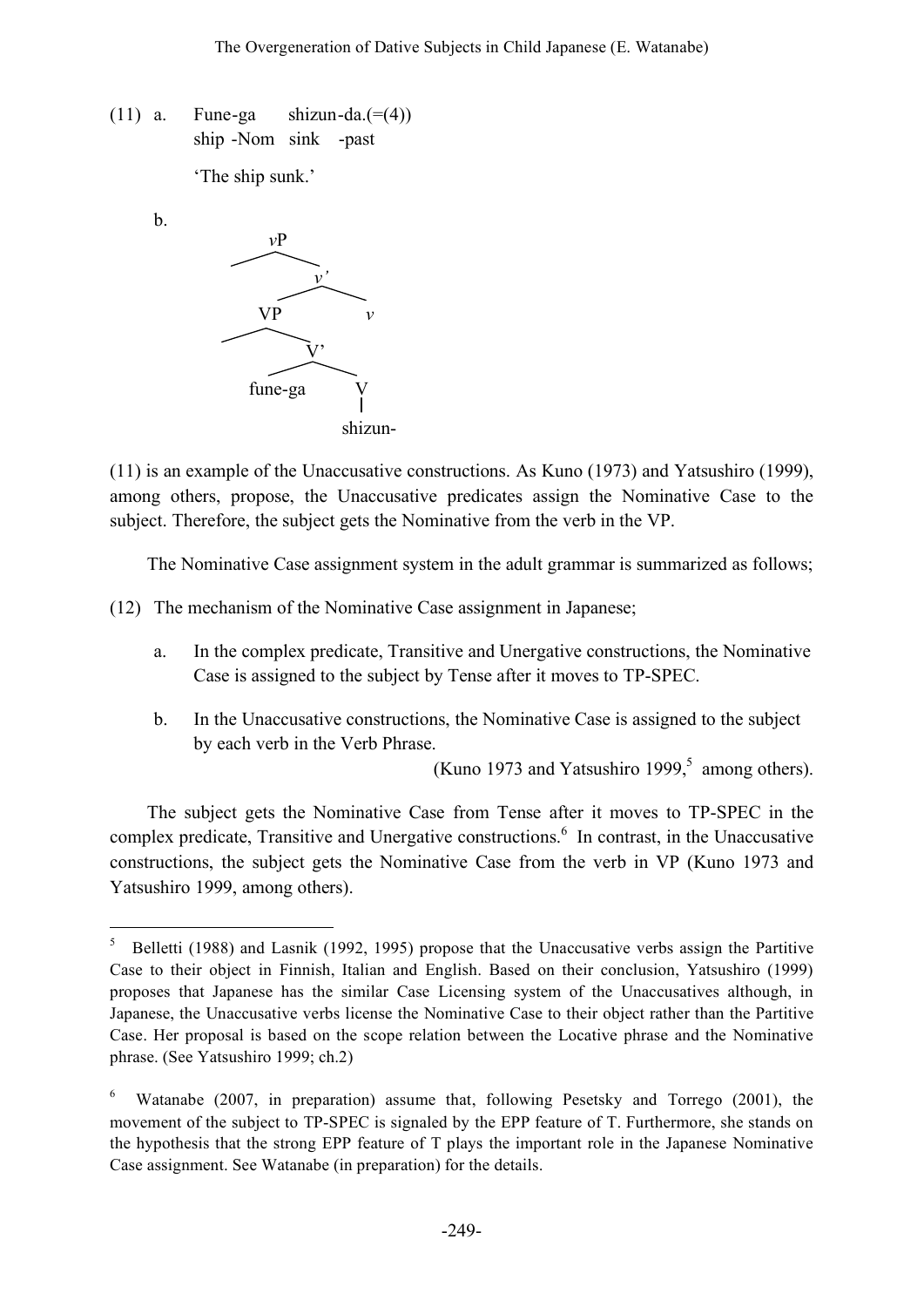# **3.** *Ni* **Errors in Complex Predicate Constructions and in Simple Sentences**

In this section, we examine the erroneous Dative marking on the subject, which are originally reported by Murasugi and Machida (1998). Murasugi and Machida (1998) argue that these errors reflect the intermediate acquisition stage where a subject NP does not move from VP internal position to TP-SPEC in the complex predicate constructions. We report, in this section, that such erroneous *ni* is found not only in the complex predicate constructions, but also in the simple sentences.

# **3.1**. *Ni* **Errors in Complex Predicate Constructions (Murasugi and Machida 1998)**

Murasugi and Machida (1998) conduct the observational and experimental studies on a Japanese-speaking child, *Yuuko*, from 4;7 to 4;9. They report that the child erroneously marks the subject with the Dative in the complex predicate constructions, as shown in (13).

| $(13)$ a. |                | Onee-tyan-*ni otoosan -ni shika -rare -ta. $(4,7-4,9)(=(5))$ $(A: Onee-tyan-ga)$ |          |  |                                  |  |                   |
|-----------|----------------|----------------------------------------------------------------------------------|----------|--|----------------------------------|--|-------------------|
|           |                | sister                                                                           |          |  | -Dat father -Dat scold-Pass-Past |  |                   |
|           |                | '(My) sister was scolded by (my) father.'                                        |          |  |                                  |  |                   |
|           | $\mathbf{b}$ . | Yuu-tyan-*ni neko-tyan-ni osakana tabe-sase -ta. $(4,7-4,9)$                     | -Dat cat |  | -Dat fish eat -Cau -Past         |  | $(A:Yuu-tyan-ga)$ |
|           |                | 'Yuu-tyan made a cat eat fishes.'                                                |          |  |                                  |  |                   |

c. Yuuko-tyan-\*ni otoosan-ni dakko-shi -te morat-ta.(4;7-4;9) (A:Yuuko-tyan-ga) -Dat father -Dat hold -do -Ger Benef-past

'Yuuko-tyan asked and got (my) father to hold her.' (Murasugi and Machida 1998: 381)(our translation)

(13a) is a Passive construction, and *Onee-tyan* '(my) sister' is the subject. (14b) is a Causative construction, and *Yuu-tyan* is the subject. (14c) is a Benefactive construction with *Yuuko-tyan* as the subject. In each utterance, the subject is erroneously marked with the Dative, instead of the Nominative.

Based on the experimental and observational studies, Murasugi and Machida (1998) closely examine the stage where the child erroneously marks the subject of the complex predicates with the Dative Case. Interestingly, they found three pieces of evidence that show the child has, in fact, already acquired the system of the Nominative Case assignment in both the simple and the complex predicate constructions.

First, their results obtained from the picture identification task indicate that the child comprehended the structure of the complex predicates "correctly". They show that the child identified the agent of the matrix and embedded predicate "correctly" in the complex predicate constructions. The sentence in (14) is one of the test sentences of this task.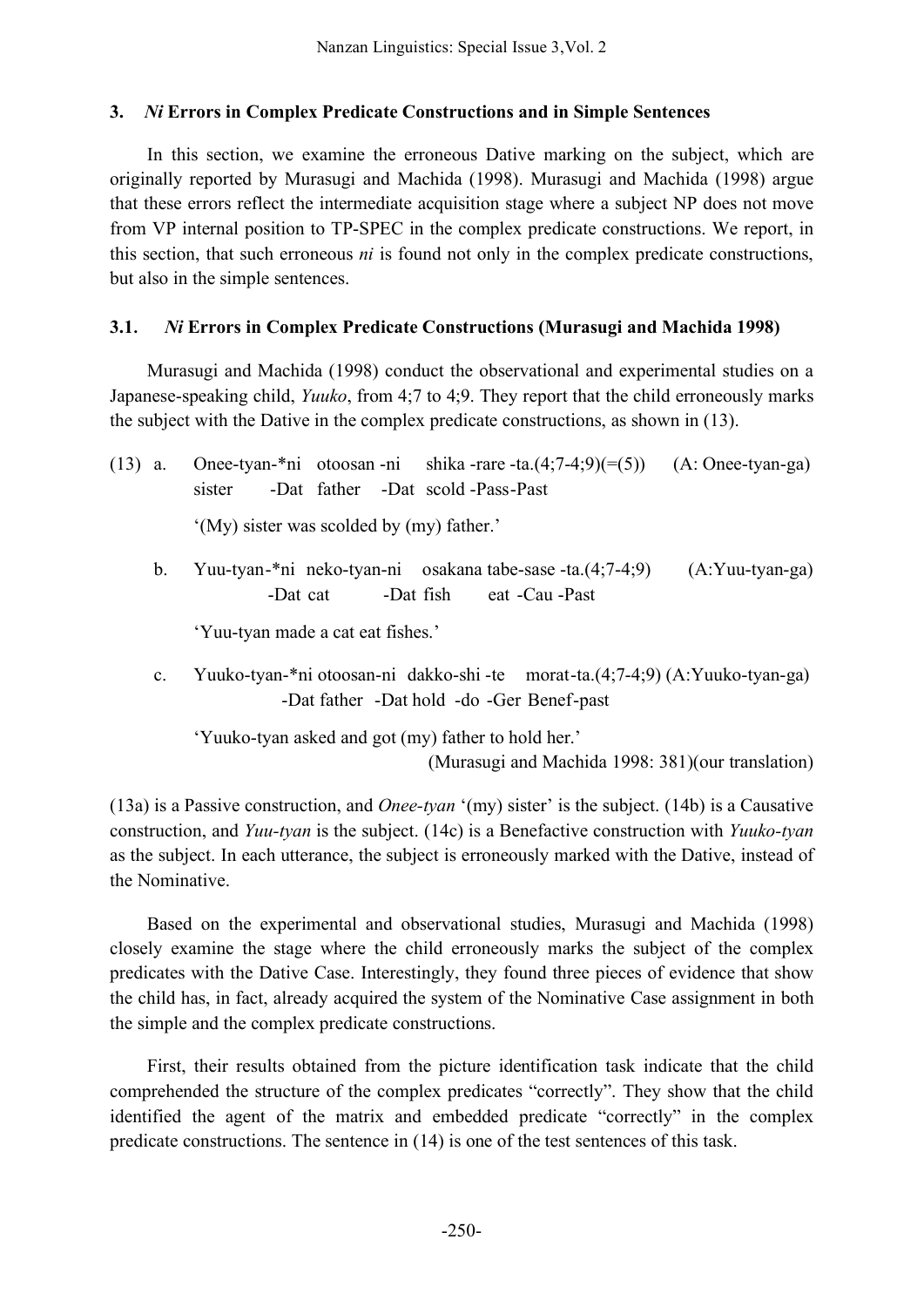(14) Kithi-tyan-ga wantyan-ni hon -o yon -de mora -tta. -Nom -Dat book-Acc read -Ger Benef -Past

'Kithi-tyan asked and got wantyan to read a book for her.'

(Murasugi and Machida 1998: 381)(our translation)

In (14), *Kithi-tyan*, which is marked with the Nominative, is the agent of the matrix verb *morau* 'Benefactive'. On the other hand, *wantyan*, which is marked with the Dative, is the agent of the embedded verb *yomu* 'read'. The child interpreted *Kithi-tyan* as the agent of the matrix verb, and *wantyan* as the agent of the embedded verb "correctly". Based on Chomsky's (1995) proposal that 'thematic roles are conceived of as assigned to XP positions within a VP-shell (Manzini and Savoia 1997:2)',<sup>7</sup> Murasugi and Machida (1998) conjecture that the child in this stage knows the structure of the VP-shell, which is the minimum requirement for the θ-role assignment.

Secondly, just at the time that the child makes the Case marking errors, the child shows the adult knowledge of the Nominative Case assignment. Based on the repetition task, Murasugi and Machida (1998) find that the child assigned the Nominative Case to the subject in the complex predicates "correctly" as shown in (15).

(15) a. Yuu-tyan-ga neko-tyan-ni home -rare -ta.(4;8) -Nom cat -Dat praise -Pass-Past

'Yuu-tyan was prized by the cat.'

b. Yuu-tyan-ga hon -o yom-ase -ta Aririn-ni.(4;8) -Nom book-Acc read-Cau-Past -Dat

'Yuu-tyan made Aririn read a book.'

c. A-tyan-ga Yuu-tyan-ni pantsu kashi -te morat-ta.(4;8) -Nom -Dat pants borrow-Ger Benef-Past

'A-tyan asked and got Yuu-tyan to borrow her pant.

(Murasugi and Machida 1998: 405)(our translation)

(15a) is a Passive construction with *Yuu-tyan* as the subject. (15b) is a Causative construction, where *Yuu-tyan* is the subject. (15c) is a Benefactive construction, where *A-tyan* is the subject. In each case, the child assigned the Nominative to the subject "correctly." Recall here that the child at this stage erroneously marks the subject with the Dative in the complex predicate constructions as in (13), repeated in (16).

 <sup>7</sup> This Chomsky's (1995) proposal is based on Larson (1988) and Hale and Keyser (1993).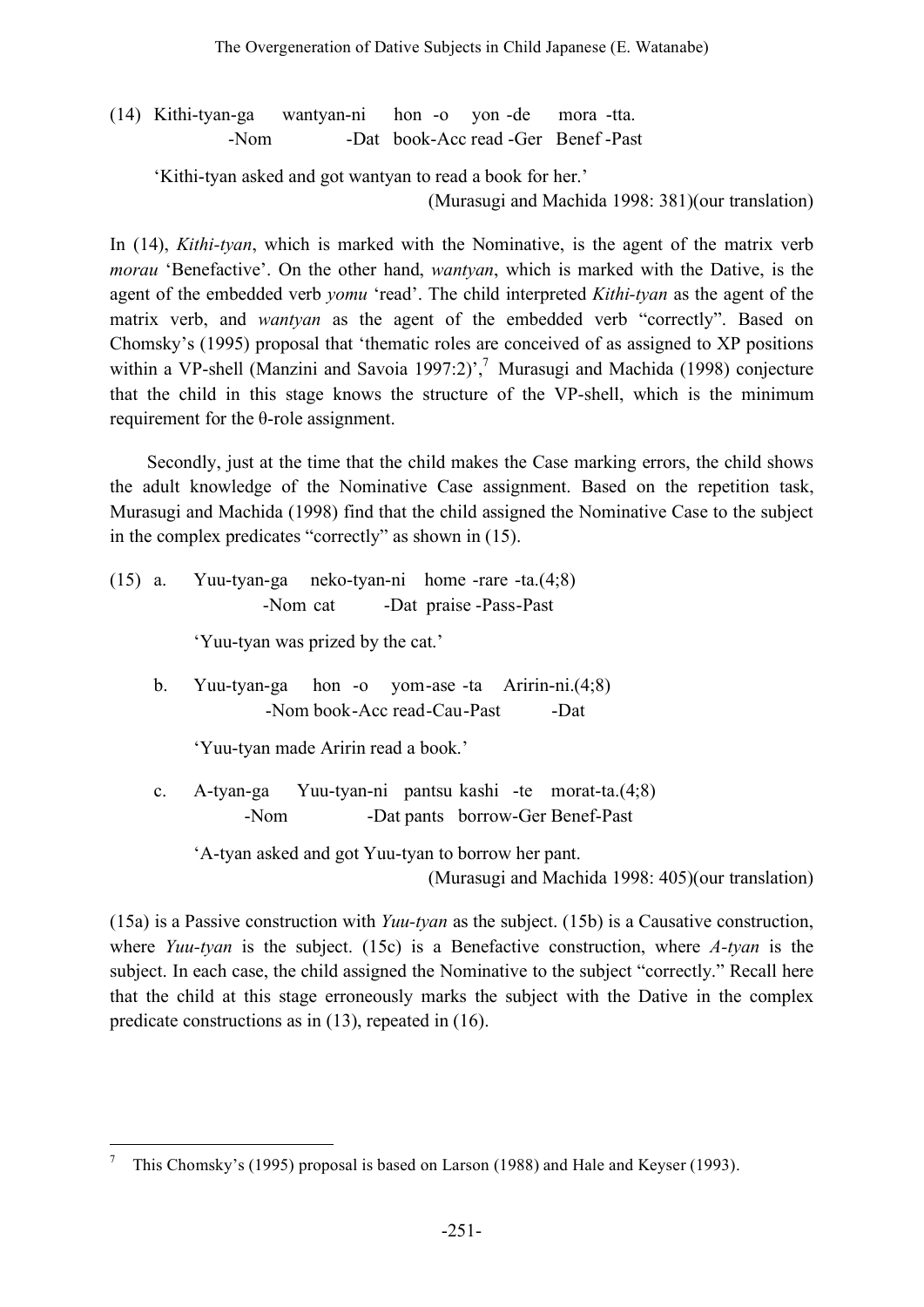$(16)(=(13))$ 

a. Onee-tyan-\*ni otoosan -ni shika -rare -ta.(4;7-4;9) (A: Onee-tyan-ga) sister -Dat father -Dat scold -Pass-Past

'(My) sister was scolded by (my) father.'

b. Yuu-tyan-\*ni neko-tyan-ni osakana tabe-sase -ta.(4;7-4;9) (A:Yuu-tyan-ga) -Dat cat -Dat fish eat -Cau -Past

'Yuu-tyan made a cat eat fishes.'

c. Yuuko-tyan-\*ni otoosan-ni dakko-shi -te morat-ta.(4;7-4;9) (A:Yuuko-tyan-ga) -Dat father -Dat hold -do -Ger Benef-past

'Yuuko-tyan asked and got (my) father to hold her.'

(Murasugi and Machida 1998: 381)(our translation)

The contrast between (15) and (16) indicates that the child makes the errors on the Nominative Case assignment although she has already acquired the Nominative Case assignment system.

Finally, Murasugi and Machida (1998) show an interesting piece of evidence for the hypothesis that the child in fact has the knowledge of the Nominative Case Assignment at the time when the child makes the erroneous *ni.* They report that the child has already known the system of Case omission (Kuno 1973, Saito 1983, and Kageyama 1993). It has been observed that in the adult Japanese, the Nominative marker on the object can be omitted, but the Nominative marker on the subject cannot be omitted (Kuno 1973, Saito 1983, and Kageyama 1993). The contrast is given in (17).

(17) a. Nominative Case on the Object: Taroo-wa okashi-(ga) tabe-tai. -Top snack -Nom eat -want

'Taro wants to eat snacks.'

b. Nominative Case on the Subject: dare-\*(ga) ki -ta no ? who-\*(Nom) come-Past Q

'Who came?'

(Saito 1983: 252)

Murasugi and Machida (1998) made a detailed observation, and found that the child omitted the Nominative Case on the object, but not the Nominative Case on the subject. Some of the examples are given in (18).

(18) a. Yuu-tyan-ga otechudai chu-ru.(4;8) -Nom help do -Pres

'Yuu-tyan does help.'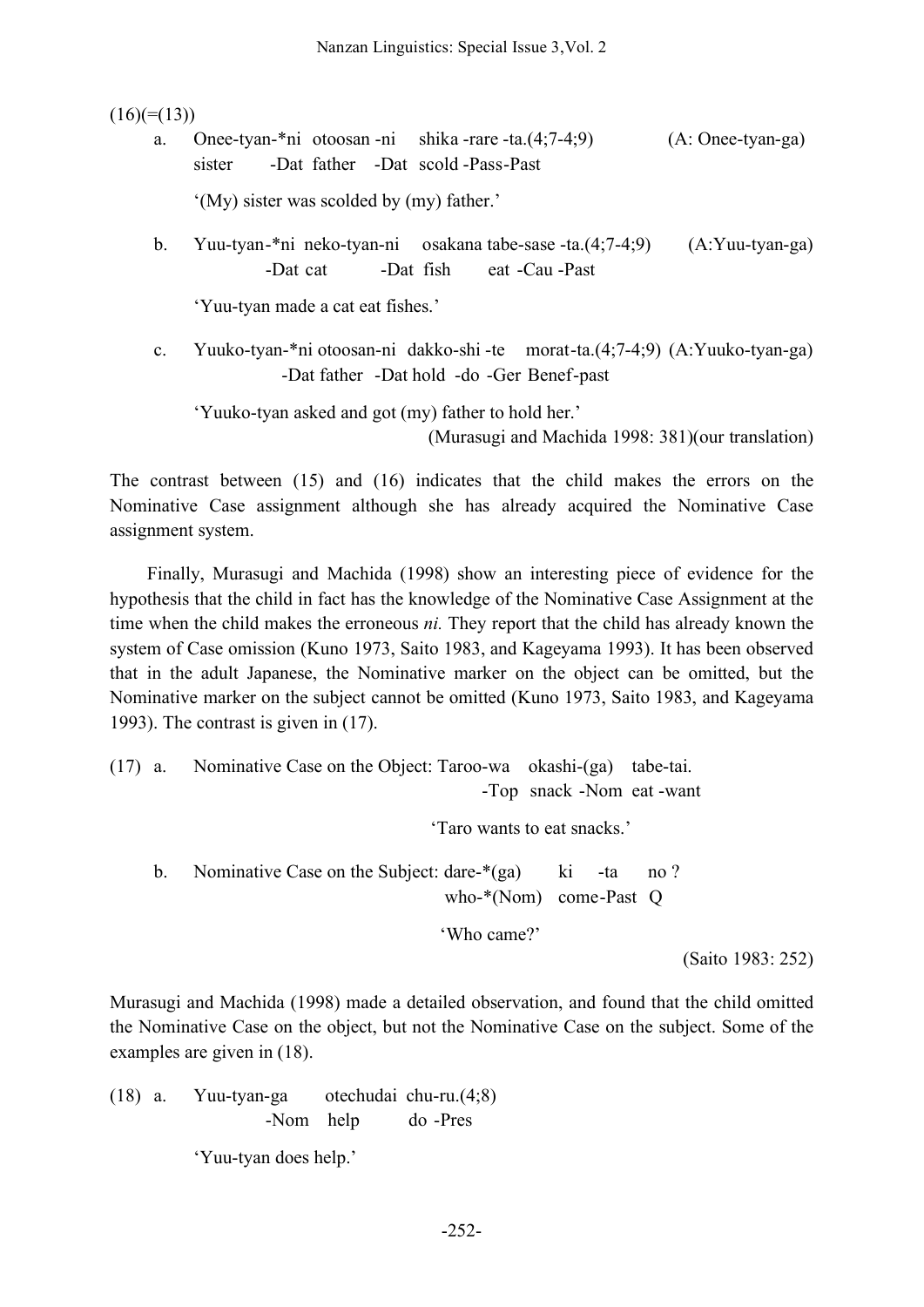b. Yuu-tyan-wa nani -φ wakaru no? (4;7-4;9) -Top what-(Nom) understand Q

'What does Yuu-tyan understand?'

(Murasugi and Machida 1998: 429-431)(our translation)

As shown in (18b), the child omitted the Nominative Case on the object, but she never omitted the Nominative Case on the subject as in (18a).

Hence, Murasugi and Machida (1998) conclude that at the time when the child produces the erroneous Dative Case marking on the subject of the complex predicate constructions, she in fact knows the adult system of the Nominative Case assignment. Therefore, they conclude that those errors in (16) are not due to the lack of the knowledge of the Nominative Case assignment.

Furthermore, Murasugi and Machida (1998) report some crucial features of the errors. First, the argument, which the child erroneously marks with the Dative, is the external argument of the complex predicates. In addition, the child makes the errors only in the complex predicates, and she never makes the errors in the simple clauses. Recall that the external argument gets the Nominative Case from Tense at TP-SPEC in the complex predicate constructions. Thus, they propose that the case errors are found when the child fails to move the external argument to TP-SPEC. Murasugi and Machida's (1998) proposal are summarized as in the hypothesis given in (19).

- (19) a. A subject NP does not move to TP-SPEC.
	- b. Therefore, the subject NP remains inside the Verb Phrase and cannot get the Nominative Case from Tense.
	- c. To satisfy the Case Filter, the subject NP gets the default Case, or the Dative *ni*. (Murasugi and Machida 1998: 439-440) $^{8}$ (our translation)

When children form a complex predicate construction, the subject NP does not move to TP-SPEC, but it remains inside the Verb Phrase. Thus, Tense cannot assign the Nominative Case to the subject. Since the complex predicates do not assign the Nominative to the subject either, the subject fails to get the Nominative Case. Consequently, the default Case, namely, the Dative Case *ni*, is inserted to the subject position. Hence, we get the Dative Case errors.

We call the hypothesis in (19) as "Subject-Raising Deficit Hypothesis", and call those errors in (16) as "Subject-Raising Deficit Errors" in this paper.

Murasugi and Machida (1998) propose that the subject NP does not move to TP-SPEC because a complex predicate does not move to T.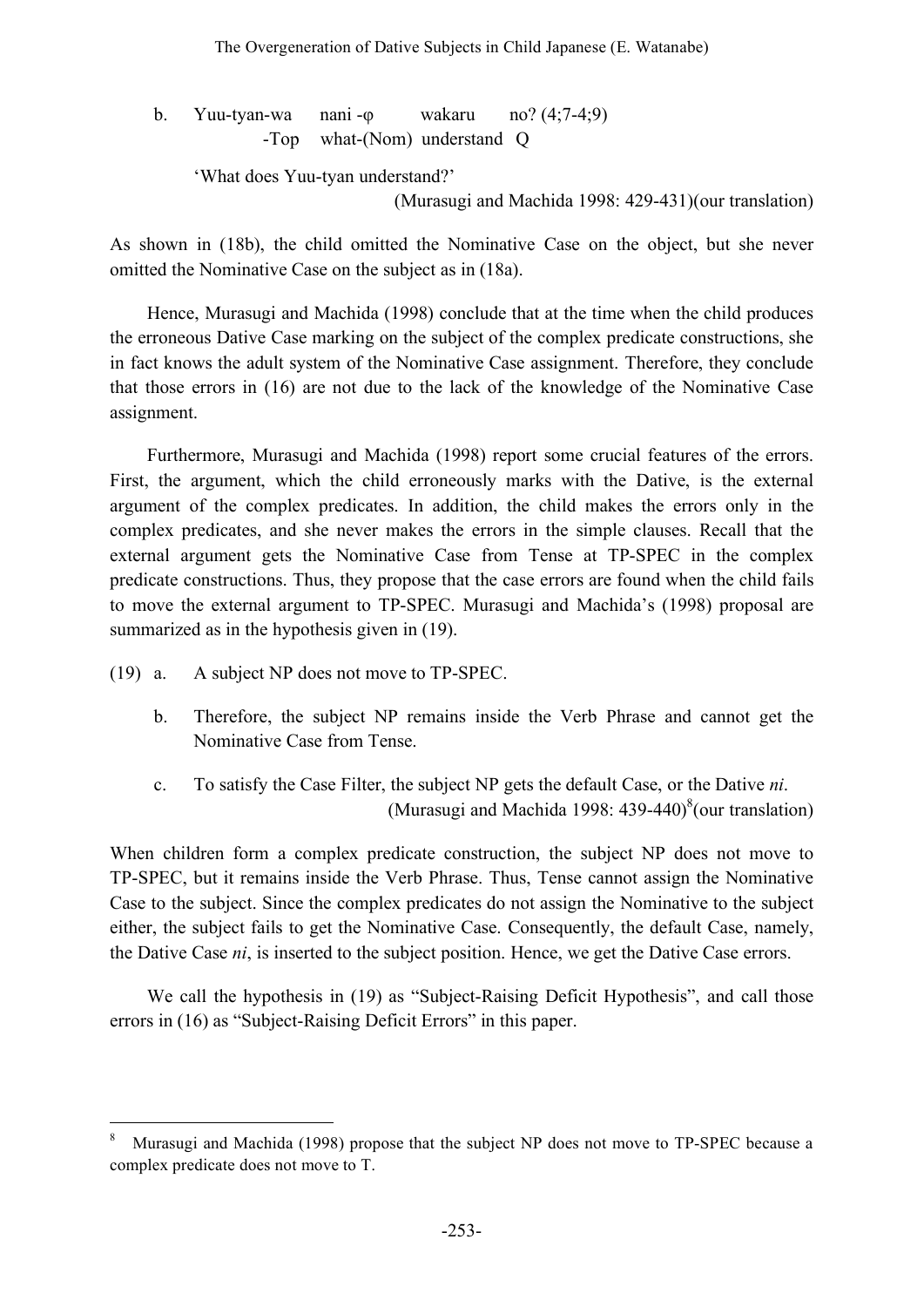In the next sub-section, we introduce Suzuki (2002). He reports that the Dative Case errors are observed in the Transitive constructions. We discuss that his findings would be able to be elegantly explained by the Subject-Raising Deficit Hypothesis as well.

### **3.2.** *Ni* **Errors in Transitive Constructions**

Suzuki (2002) conducts an observational study on a Japanese-speaking child from 1;10 to 3;6. Although he does not analyze the data, his data contains a lot of the errors frequently made by the Japanese-speaking child. Some of the examples he reported are given in (20).

| $(20)$ a. |                | A-tyan-*ni<br>tabe-chauyo. $(2,7)$<br>-Dat<br>eat                                                     | $(A: A-tyan-ga)(=(6))$             |
|-----------|----------------|-------------------------------------------------------------------------------------------------------|------------------------------------|
|           |                | 'A will eat.'                                                                                         |                                    |
|           | $\mathbf{b}$ . | mama $\text{-}^*$ ni suupu ire $\text{-}^*$ ta $\text{-}n$ o. $(2,9)$<br>mother-Dat soup<br>pour-Past | $(A: \text{mana-ga})$              |
|           |                | 'Mother poured soup.'                                                                                 |                                    |
|           | C <sub>1</sub> | mama -*ni dame tte i<br>$-{\rm tta}.(3;1)$<br>mother-Dat no<br>that<br>-Past<br>say                   | $(A: \text{mana-ga})$              |
|           |                | 'Mother said no.'                                                                                     |                                    |
|           | $\mathbf{d}$ . | chichi-*ni<br>A-tyan-o<br>chuusha -shi -ta. $(3,7)$<br>father-Dat<br>injection - do - Past<br>-Acc    | $(A: chichi-ga)$                   |
|           |                | '(My) father did injection to A-tyan.'                                                                | (Suzuki 2002: 48)(our translation) |

The sentences in (20) are the Transitive constructions. Note that the child erroneously marks the subject with the Dative Case *ni*.

Just like Murasugi and Machida's (1998) subject, Suzuki's (2002) subject showed the knowledge of the Nominative Case assignment system even before the child started to make the errors. The examples in (21) are some examples of Suzuki's (2002) child's utterances. Here, the child marks the subject with the Nominative Case "correctly".

| $(21)$ a. | konna-tokoro-ni<br>such -place -at | basu-ga<br>bus -Nom          | i $-ta(2,4)$<br>be-Past |                                    |
|-----------|------------------------------------|------------------------------|-------------------------|------------------------------------|
|           | 'Bus is being here.'               |                              |                         | (Suzuki 2002: 44)(our translation) |
| b.        | A-tyan-ga<br>-Nom                  | mi -ru. $(2,7)$<br>see -Pres |                         |                                    |
|           | 'A-tyan sees.'                     |                              |                         | (Suzuki 2002: 48)(our translation) |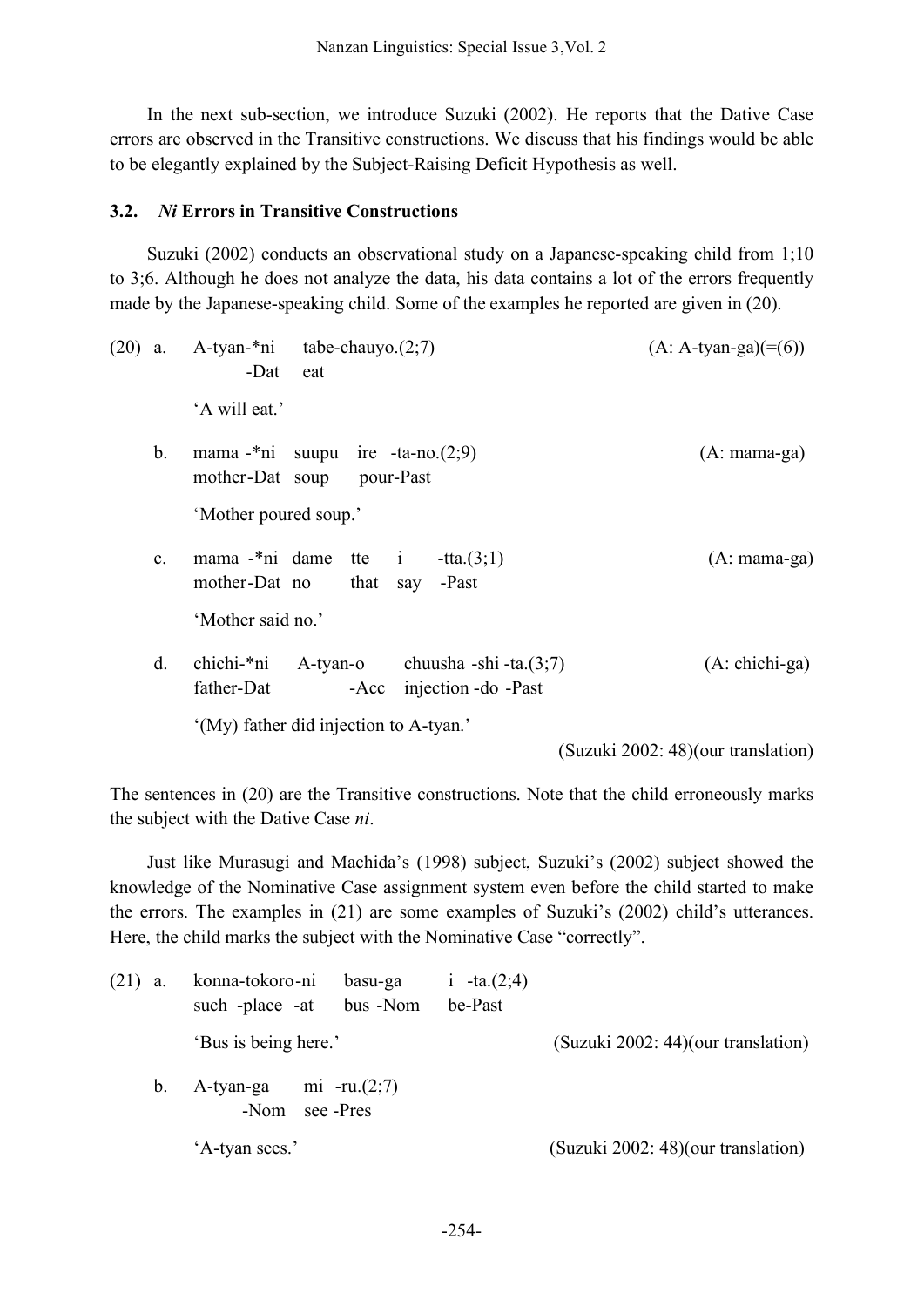| $\mathbf{c}$ . | kore A-tyan-ga $\overline{ki}$ -ta yatsu dayo.(2;9) |                            |  |  |  |                                             |
|----------------|-----------------------------------------------------|----------------------------|--|--|--|---------------------------------------------|
|                | this                                                | -Nom                       |  |  |  | wear-Past that be-Pres                      |
|                | 'This is what A-tyan wore.'                         |                            |  |  |  | (Suzuki 2002: 40)(our translation)          |
| d.             |                                                     | -Nom mother-Dat punch-Pass |  |  |  | A-tyan-ga mama -ni panchi-sare-chauyo.(3;0) |

The sentence in (21a) has an Unaccusative construction. The subject *basu* 'a bus' is marked with the Nominative Case as in the adult way. The sentence in (21b) is considered to have a Unergative construction and the sentence in (21c) is considered to have a Transitive construction. Here, the subject is marked with the Nominative Case "correctly". The sentence in (21d) has a Passive construction. The subject *A-tyan* is marked with the Nominative, just like adults do. These facts indicate that this child has already acquired the Nominative Case assignment system before the Dative Case errors are observed. Therefore, the errors shown in (20) are also categorized as the Subject-Raising Deficit Errors.

## **3.3.** *Ni* **Errors in Unergative and Unaccusative Constructions**

So far, we have overviewed that the Subject-Raising Deficit Errors are observed in the production of the sentences with a complex predicate and a Transitive verb. Table 2 summarizes the findings of Murasugi and Machida (1998) and Suzuki (2002).

| Constructions             | Dative Case marking errors           |
|---------------------------|--------------------------------------|
| <b>Complex Predicates</b> | Observed (Murasugi and Machida 1998) |
| Transitives               | Observed (Suzuki 2002)               |
| <b>Unergatives</b>        | Not examined yet.                    |
| Unaccusatives             |                                      |

Table 2: The child errors reported by the previous works

Note here that we have not checked whether or not the children erroneously mark the subject with the Dative in the Unergative and Unaccusative constructions as well. Do the Japanese-speaking children make the errors in the Unergative and Unaccusative constructions? Recall here Murasugi and Machida's (1998) hypothesis.

 $(22)(=(19))$ 

- a. A subject NP does not move to TP-SPEC.
- b. Therefore, the subject NP remains inside the Verb Phrase and cannot get the Nominative Case from Tense.
- c. To satisfy the Case Filter, the subject NP gets the default Case, or the Dative *ni*. (Murasugi and Machida 1998: 439-440)(our translation)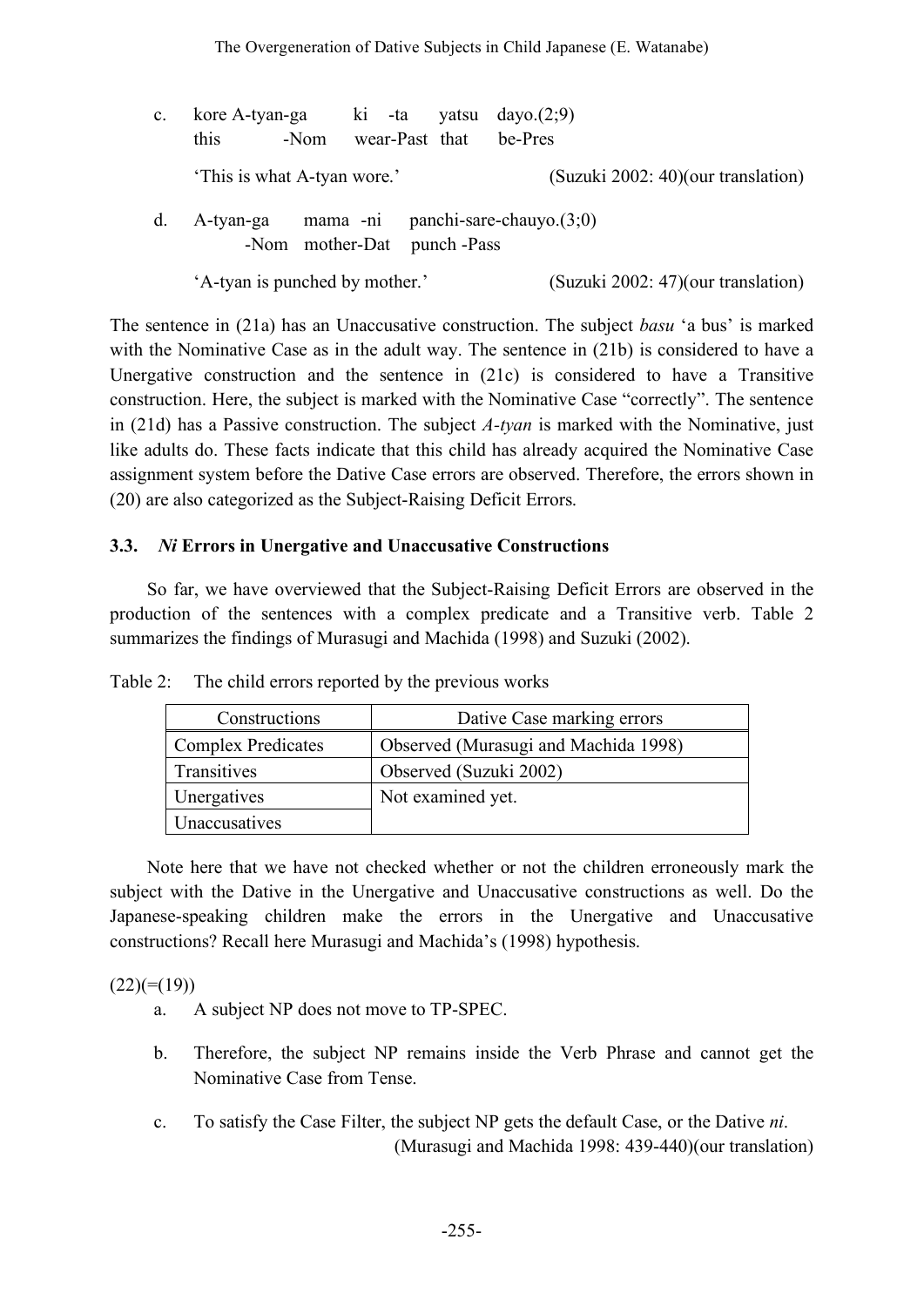With this hypothesis in mind, in this sub-section, based on the corpus analysis, we examine whether or not the Japanese-speaking children make the Subject-Raising Deficit Errors in the Unergative and Unaccusative constructions as well. We examine four corpora, the Aki corpus from 1;5 to 3;0 (Miyata 2004a), the Jun corpus from 0;6 to 3;8 (Ishii 2004), the Tai corpus from 1;5 to 3;0 (Miyata 2004b) and the Ryo corpus from 1;4 to 3;0 (Miyata 2004c). They are transcribed in the CHILDES format third edition (MacWhinney 2000). The CLAN program (KWAL) was run to identify the relevant child utterances.

We, in fact, found some case errors in the Transitive and Unergative constructions, but not in the Unaccusative constructions. The utterances in (23) are those errors in the Transitive constructions.

(23) The errors in the Transitive constructions

| a. | Aki-tyan- $*ni.(2;7)$<br>-Dat                                          | (A: Aki-tyan-ga)              |
|----|------------------------------------------------------------------------|-------------------------------|
|    | 'Aki-tyan did take that.'                                              | (aki37.cha)(our translation)  |
| b. | Okaasan-*ni<br>yon $-da.(2;8)$<br>mother -Dat<br>read-Past             | $(A: Okaashan-ga)(=(7b))$     |
|    | 'Mother, please read this.'                                            | (aki40.cha)(our translation)  |
| c. | Dore-*ni tsukut-ta<br>no? (2:10)<br>who -Dat make -Past Q              | $(A:Dore-ga)$                 |
|    | 'Who made (this)?'                                                     | (aki51.cha)(our translation)  |
| d. | Otoosan- $*ni.(2;9)$<br>father<br>-Dat                                 | (A: Otoosan-ga)               |
|    | 'Father must repair this.'                                             | (20915.cha)(our translation)  |
| e. | Okaasan- $*ni.(2;9)$<br>mother -Dat                                    | (A: Okaashan-ga)              |
|    | 'Mother bought this.'                                                  | (20920.cha)(our translation)  |
| f. | Ojii-tyan -*ni.<br>Kat-taa. $(3,0)$<br>grandfather-Dat<br>buy-Past     | (A: Ojii-tyan-ga)             |
|    | 'Grandfather bought.'                                                  | (30016.cha)(our translation)  |
| g. | Mama-*ni. Mama-*ni. Mama-*ni.(2;2)<br>mother-Dat mother-Dat mother-Dat | $(A: Mama-ga)$                |
|    | $^{\circ}$ (My) mother ate (that).                                     | (r20229.cha)(our translation) |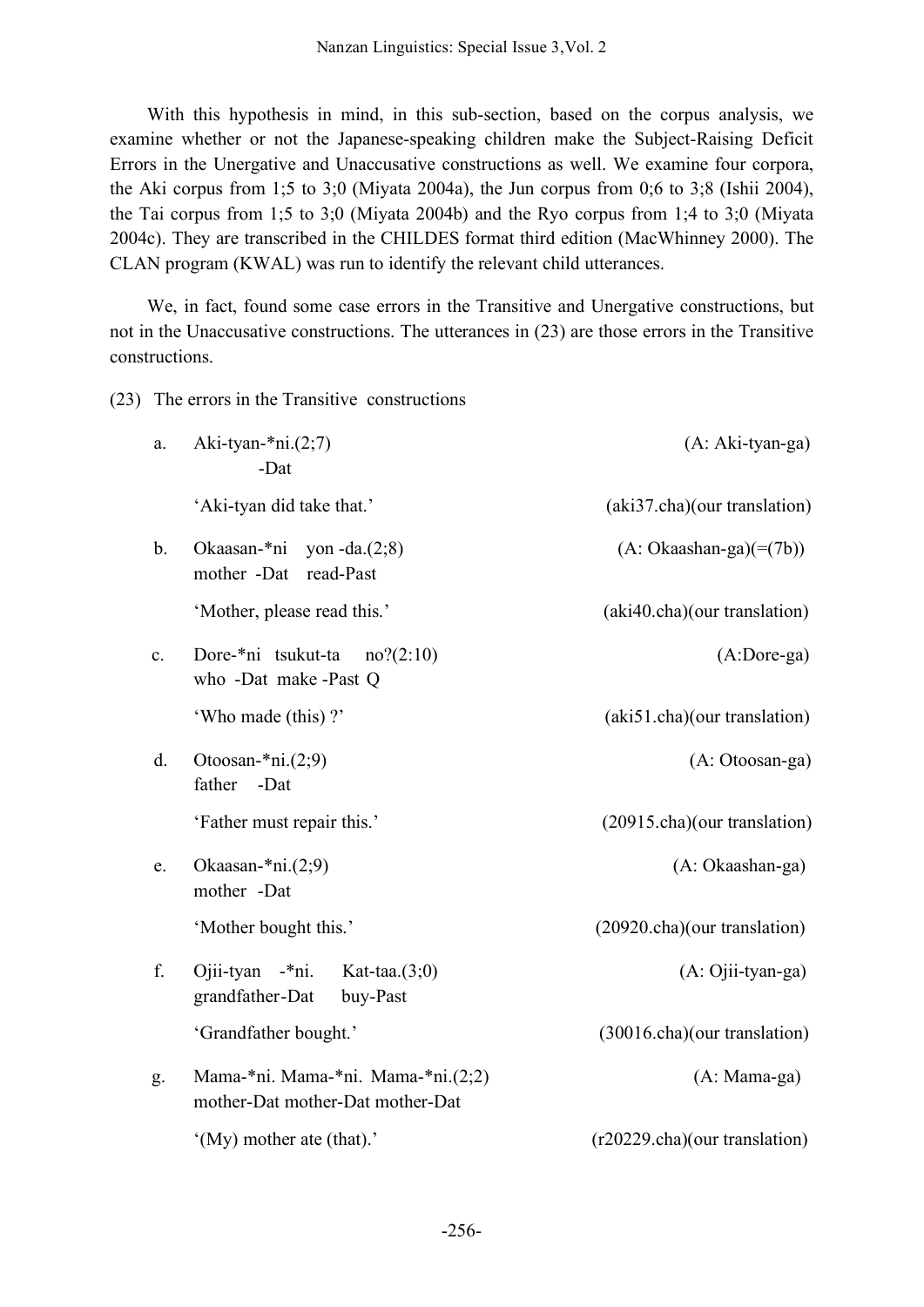In (23), the arguments, which are marked with *ni*, are considered to be the subjects based on the context. Therefore, we conjecture that those children erroneously marked the subject with the Dative Case, instead of the Nominative Case.

The utterances in (24) have some errors of the Unergative constructions.

(24) The errors in the Unergatives constructions

| a.             | Kore-wa neko-tyan-*ni tori-ni ikunda-tte. $(2,3)$<br>this -Top cat<br>-Dat fetch-for go | $-Comp$ | $(A: neko-tyan-ga)$                     |
|----------------|-----------------------------------------------------------------------------------------|---------|-----------------------------------------|
|                | This is that the cat will fetch.'                                                       |         |                                         |
|                | Neko-tyan-*ni ikunda-tte. $(2,3)$<br>-Dat go -Comp<br>cat                               |         | (A: Neko-tyan-ga)                       |
|                | 'The cat will go.'                                                                      |         | (t940623.cha)(our translation)          |
| $\mathbf{b}$ . | Kangaruu- $\text{*}$ ni basu. $(2,5)$<br>kangaroo -Dat bus                              |         | $(A: Kangaruu-ga)(=(7a))$               |
|                | The kangaroo got on the bus.'                                                           |         | (aki30.cha)(our translation)            |
| $\mathbf{c}$ . | Papa -*ni it -ta. $(2,3)$<br>father -Dat go -Past                                       |         | $(A: Papa-ga)$                          |
|                | '(My) father('s car) went.'                                                             |         | $(20320 \text{ cha})(our translation)$  |
| d.             | piipo $-$ *ni it -ta kara. $(2,4)$<br>ambulance-Dat go-Past because                     |         | $(A: piipoo-ga)$                        |
|                | 'Because the ambulance went,'                                                           |         | $(20407 \text{ cha})$ (our translation) |

In (24), the Dative marked arguments are considered to be the subjects. Thus, these utterances are also regarded as the Dative Case marking errors.

In order to see if the errors in (23) and (24) are the Subject-Raising Deficit Errors or not, we examine whether or not those children have the knowledge of the Nominative Case assignment system. We examine the same four corpora, and found that Aki, Jun, Ryo and Tai have the knowledge. The data is given in (25) through (28).

(25) The correct Nominative Case assignment reported in Aki corpus (Miyata 2004a)

a. aki-tyan-ga kit -ta. $(2,4)$ -Nom cut-Past

'Aki cut that.' (aki28.cha)(our translation)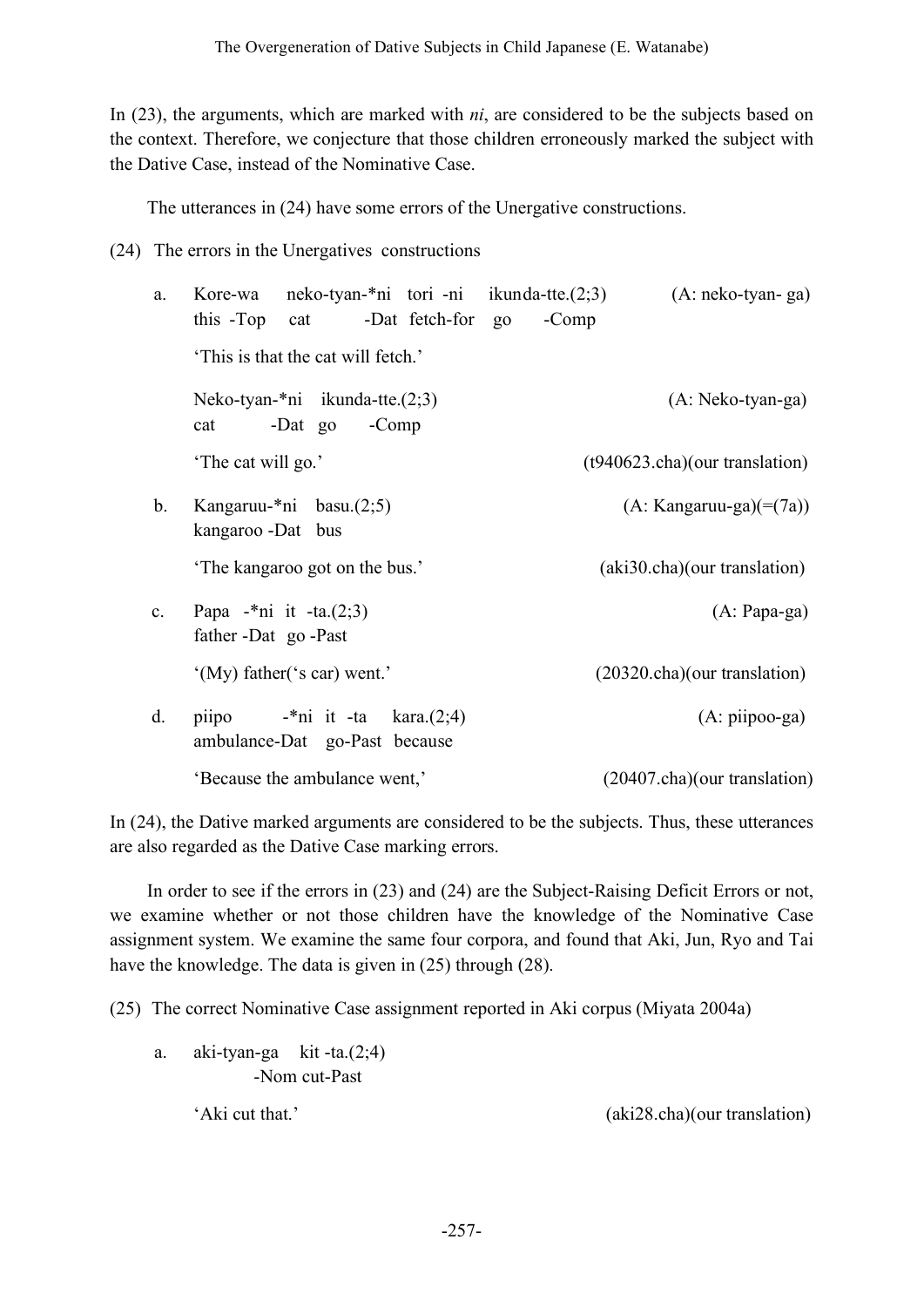|      | $\mathbf b$ .                                                                     | Kaatyan-ga ne<br>$-ta.(2;3)$<br>mother -Nom sleep-Past                 |                                |  |
|------|-----------------------------------------------------------------------------------|------------------------------------------------------------------------|--------------------------------|--|
|      |                                                                                   | '(My) mother went to the bed.'                                         | (aki23.cha)(our translation)   |  |
|      | (26) The correct Nominative Case assignment reported in Jun corpus (Ishii 2004)   |                                                                        |                                |  |
|      | a.                                                                                | kowashi-ta. $(2,3)$<br>Jun-ga<br>-Nom break -Past                      |                                |  |
|      |                                                                                   | 'Jun broke that.'                                                      | (20327.cha)(our translation)   |  |
|      | $\mathbf b$ .                                                                     | ookii buubuu-ga ki<br>$-ta.(2;2)$<br>-Nom come-Past<br>big car         |                                |  |
|      |                                                                                   | 'A big car came.'                                                      | (20205.cha)(our translation)   |  |
| (27) | The correct Nominative Case assignment reported in Tai corpus (Miyata 2004b)      |                                                                        |                                |  |
|      | a.                                                                                | mikkii-tyan-ga<br>ato huk -u. $(1,9)$<br>Mickey<br>-Nom rest wipe-Pres |                                |  |
|      |                                                                                   | 'Mickey will wipe the rest.'                                           | (t940204.cha)(our translation) |  |
|      | $b_{\cdot}$                                                                       | kocchi-ga $ik-u(1,9)$<br>this<br>-Nom go-Pres                          |                                |  |
|      |                                                                                   | 'This will go.'                                                        | (t940204.cha)(our translation) |  |
|      | (28) The correct Nominative Case assignment reported in Ryo corpus (Miyata 2004c) |                                                                        |                                |  |
|      | a.                                                                                | motte-iru. $(1;11)$<br>oneetyan-ga<br>-Nom bring-be<br>sister          |                                |  |
|      |                                                                                   | '(My) sister brings that.'                                             | (r11118.cha)(our translation)  |  |
|      |                                                                                   |                                                                        |                                |  |

b. kocchi-ga toora -nai. $(2,0)$ here -Nom go through-not 'This does not go through here.' (r20317.cha)(our translation)

From (25) through (28), (a) has a simple Transitive construction, and (b) has a simple Unergative constructions. In each sentence, those four children assigned the Nominative Case to the subject "correctly". These data indicate that, when Aki, Jun, Ryo and Tai make the Dative Case marking errors, they have the knowledge of the Nominative Case assignment system. Thus the errors in (23) and (24) are the instances of the Subject-Raising Deficit Errors.

As the result, we found the Dative Case marking errors in the Transitive constructions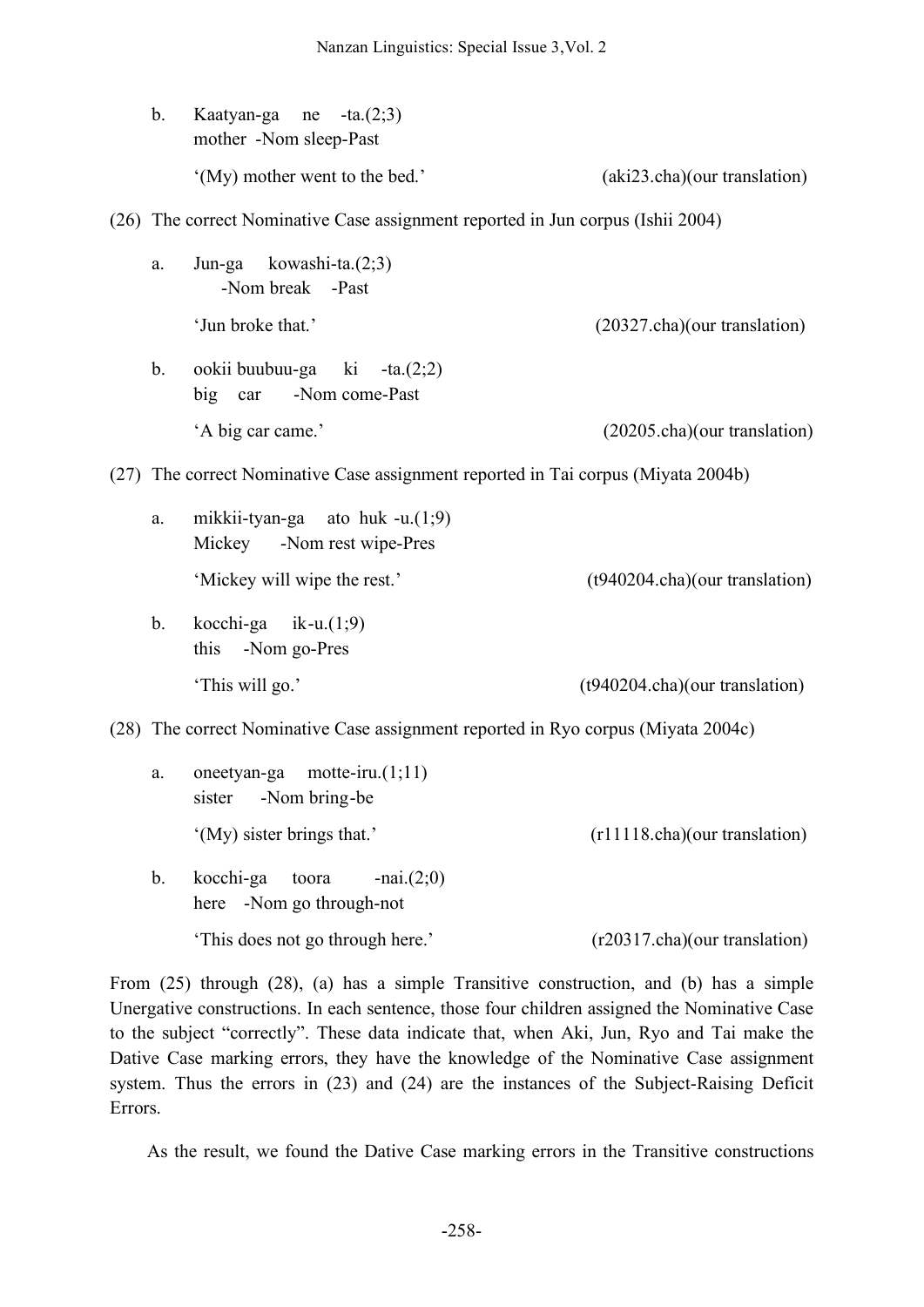and the Unergative constructions, but we did not find the errors in the Unaccusative constructions. The descriptive findings are summarized in Table 3.

| Group    | Types of constructions    | <b>Subject-Raising Deficit Errors</b> |  |
|----------|---------------------------|---------------------------------------|--|
|          | <b>Complex Predicates</b> | Observed (Murasugi and Machida 1998)  |  |
| Type A   | Transitives               | Observed (Suzuki 2002, CHILDES)       |  |
|          | Unergatives               | Observed (CHILDES)                    |  |
|          |                           |                                       |  |
| Type $B$ | Unaccusatives             | Not Observed                          |  |

Table 3: The descriptive findings of the child errors

To conclude, the Subject-Raising Deficit Errors are observed only in the complex predicate, Transitive, and Unergative constructions. However, we never find the errors in the Unaccusative constructions. The Subject-Raising Deficit Hypothesis can explain why there found the Dative Case marking errors in the complex predicate, Transitive and Unergative constructions. As Murasugi and Machida (1998) analyze, the subject that does not move to TP-SPEC cannot get the Nominative Case from anything. Therefore, the Dative Case is inserted as default to the subject position in order to satisfy the Case Filter. Furthermore, if we employ the Nominative Case assignment system in the Unaccusative constructions by Kuno (1973) and Yatsushiro (1999), among others, we can explain why it is the case that the errors are not observed in the Unaccusative constructions. This is because the subject can get the Nominative Case from each verb even if it does not move to TP-SPEC.

#### **4. Conclusion**

In this paper, we studied the erroneous Dative marking on the subject found in the intermediate acquisition stage of the Japanese-speaking children. Our descriptive study was based on the longitudinal studies reported in the previous literatures (Murasugi and Machida 1998 and Suzuki 2002), and the analysis of CHILDES databases (MacWhinney 2000). Our starting point was Murasugi and Machida's (1998) reporting that a Japanese-speaking child erroneously assigns *ni* on the subject in the complex predicates at the stage where she has already acquired the adult Nominative Case assignment system. They analyze that the Dative marking errors in the complex predicate constructions reflect the intermediate acquisition stage where the subject does not move to TP-SPEC.<sup>9</sup>

We reported that there are *ni* errors found in the Transitive and Unergative constructions as well. Those children who showed the erroneous *ni*-marking already had a good command of *ga*-marking, as Murasugi and Machida (1998) discussed. In addition, we found no *ni* errors in the Unaccusative constructions. By employing the analysis on the Nominative Case

 <sup>9</sup> Platzack (1997, 2002) discusses that EPP is parameterized; the strong EPP feature and the weak EPP feature. Watanabe (in preparation), in her MA thesis, discusses the possibility that Japanese-speaking children make the Subject-Raising Deficit Errors because they may wrongly assume that the Japanese EPP feature of T is weak. See Watanabe (in preparation) for the details.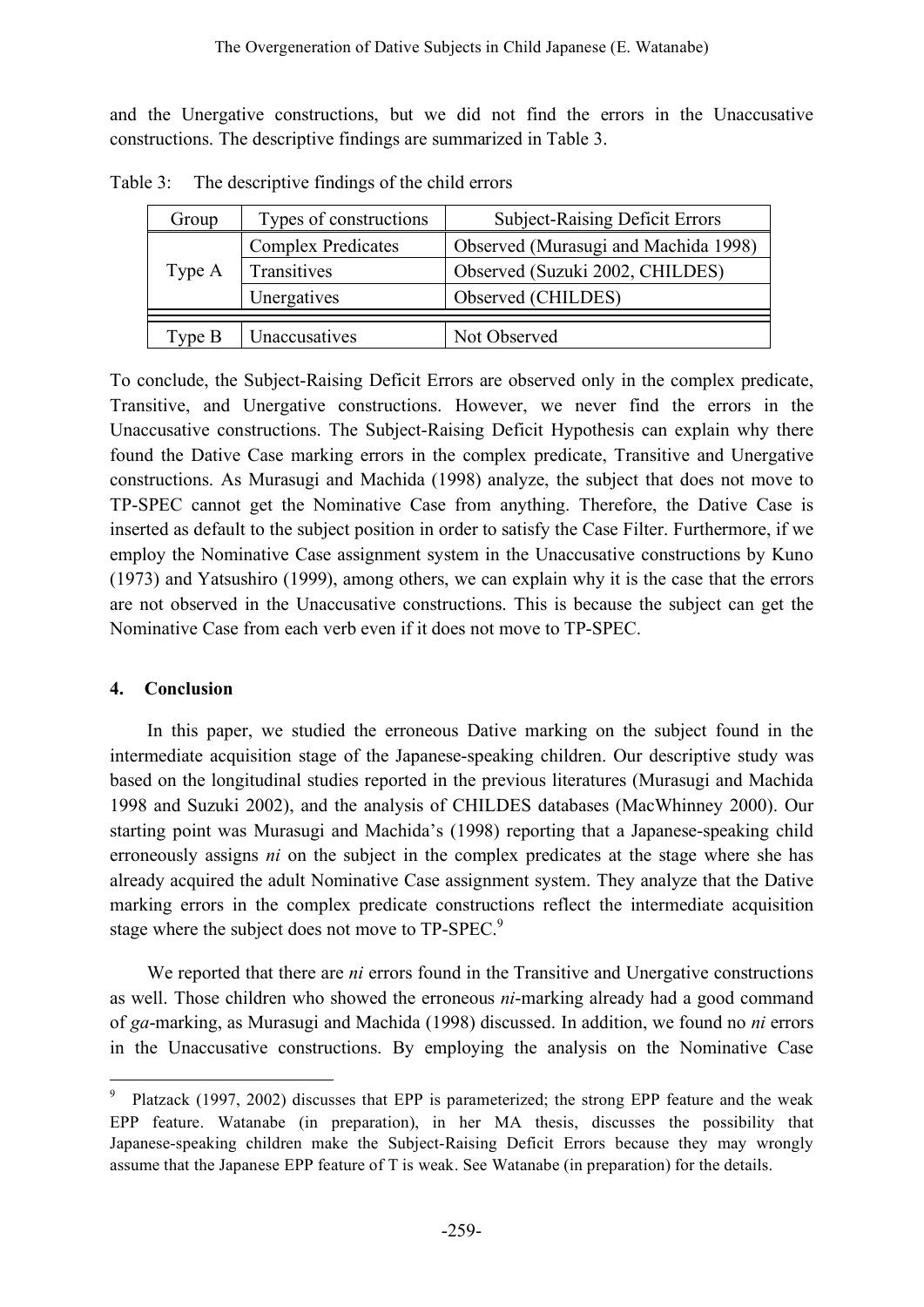assignment in the Unaccusatives by Kuno (1973) and Yatsushiro (1990), among others, we discussed in this paper that we can elegantly explain the lack of the *ni* errors in the Unaccusative constructions under the hypothesis proposed by Murasugi and Machida (1998).

#### **References**

Belletti, Adriana. (1988) "The Case of Unaccusatives," *Linguistic Inquiry* 19, 1-31.

Chomsky, Noam. (1981) *Lecture on Government and Binding*, Dordrecht: Foris.

Chomsky, Noam. (1995) *The Minimalist Program*, MIT Press, Cambridge, Mass.

- Hale, Kenneth and Samuel Jay Keyser. (1993) "On Argument Structure and the Lexical Expression of Syntactic Relations." In: Kenneth Hale and Samuel Jay Keyser, eds., *The View from Building 20*, MIT Press, Cambridge, 53-110.
- Hoshi, Hiroto. (1994a) "Theta Role Assignment, Passivization, and Excorporation," *Journal of East Asian Linguistics* 3, 147-78.
- Hoshi, Hiroto. (1994b) *Passive, Causative and Light Verbs: A Study on Theta Role Assignment*, Ph.D. dissertation, University of Connecticut.
- Hoshi, Hiroto. (1999) "Japanese Passives." In: Natsuko Tsujimura, ed., *The Handbook of Japanese Linguistics*, Blackwell Publishers, Mass. 191-235.
- Ishii, Takeo. (2004) The Jun-corpus-Longitudinal Speech Data of a Japanese Boy aged 0;6-3;8, (available through CHILD Language Data Exchange System).
- Kageyama, Taroo. (1993) *Bunpoo to Gokeisei* [Grammar and Word Formation], Hitsujishoboo, Tokyo.
- Kuno, Susumu. (1973) *The Structure of Japanese Language*. MIT Press, Cambridge, Mass.
- Larson, Richard K. (1988) "On the Double Object Construction," *Linguistic Inquiry* 19, 335-391.
- Lasnik, Howard. (1992) "Case and Expletives: Notes toward a Parametric Account," *Linguistic Inquiry* 23, 381-405.
- Lasnik, Howard. (1995) "Case and Expletives Revisited: On Greed and Other Human Failings," *Linguistic Inquiry* 26, 615-633.
- MacWhinney, Brian. (2000) *The CHILDES Project: Tools for Analyzing Talk 3rd Edition.* Lawrence Erlbaum Associates, Mahwah, New Jersey.
- Manzini, M. Rita and Leonardo M. Savoia. (1997) "Null Subjects without pro," (available on line at: http://www.phon.ucl.ac.uk/home/PUB/WPL/97papers /manzini.pdf).
- Miyata, Susanne. (2004a) The Aki-Corpus-Longitudinal Speech Data of a Japanese Boy aged 1;5-3;0, (available through CHILD Language Data Exchange System).
- Miyata, Susanne. (2004b) The Tai-Corpus-Longitudinal Speech Data of a Japanese Boy aged 1;5-3;1, (available through CHILD Language Data Exchange System).
- Miyata, Susanne. (2004c) The Ryo-Corpus-Longitudinal Speech Data of a Japanese Boy aged 1;4-3;0, (available through CHILD Language Data Exchange System).
- Murasugi, Keiko and Nanako Machida. (1998) "Fukugoo-jyutsugobun no Kakutoku: 4saiji no Baai [The Acquisition of the Complex Predicate Constructions by the Japanese-Speaking Children]," *Academia: Literature and Language* 66, 381-459. Nanzan University, Nagoya.